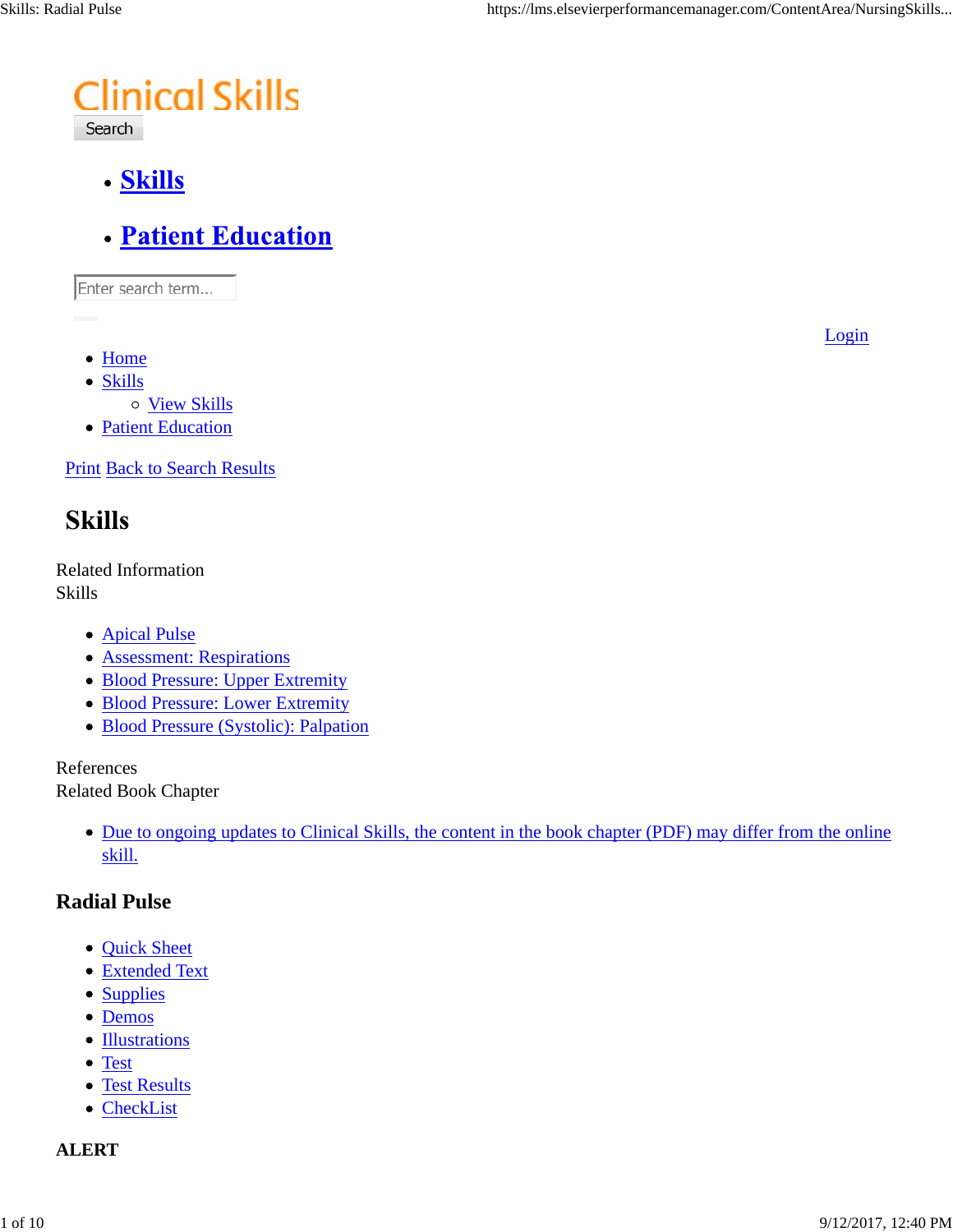#### **Anxiety can raise the pulse rate. If the patient's pulse rate is higher than expected, reassess it at the end of the physical assessment when the patient is more relaxed.**

- 1. Perform hand hygiene before patient contact.
- 2. Verify the correct patient using two identifiers.
- 3. Assess the patient for risk factors for an abnormal radial pulse.
- 4. Assess the patient for signs and symptoms of altered cardiac function.
- 5. Determine the patient's previous baseline pulse rate from the patient's record.
- 6. Encourage the patient to relax as much as possible.
- If the patient has been active and his or her condition permits, wait several minutes before assessing the 7. pulse.
- 8. Perform hand hygiene.
- 9. Help the patient assume a supine or sitting position.
- 10. If the patient is supine, place his or her forearm straight alongside the body or across the lower chest or upper abdomen with the wrist extended straight (Figure 2). If the patient is sitting, bend the elbow 90 degrees and support the lower arm on a chair or the nurse's arm.
- 11. Place the tips of the first two or three fingers over the groove along the radial (or thumb) side of the patient's inner wrist (Figure 2). Slightly extend or flex the patient's wrist with the palm down until the pulse is strongest.
- 12. Lightly compress the artery against the radius, obliterating the pulse initially. Then ease the pressure so the pulse becomes easily palpable.
- 13. Determine the strength of the pulse (e.g.,  $0, 1+, 2+, 3+, 4+$ ). Note whether the thrust of the vessel against the fingertips is absent, thready, weak, strong, or bounding  $(Box 1)$ . If this is a repeat assessment, note any changes in the intensity of the pulse. **Use this subjective scale as accurately as possible, especially if the presence or absence of pulses is a concern. Consider having another nurse assess the patient at the same time**.
- After palpating a regular pulse, note the position of the second hand on a wristwatch and then begin to 14. count the rate. Begin counting with the first beat felt after the second hand has moved toward the next number on the dial; count as one, then two, and so on.
- 15. If the pulse is regular, count the rate for 30 seconds and multiply the total by 2.
- 16. If the pulse is irregular, count the rate for a full 60 seconds. Assess the pattern of irregularity.
- 17. Compare the radial pulses bilaterally. If a marked difference between the sides exists, assess the extremities for perfusion. Notify the practitioner if signs of decreased perfusion, including a change in skin color, edema, a change in skin temperature, and decreased pulse palpability, are present.
- 18. Help the patient to a comfortable position.
- 19. Discuss the findings with the patient as needed.
- 20. Assess, treat, and reassess pain.
- 21. Perform hand hygiene.
- 22. Document the procedure in the patient's record.

Ada Adapted from Perry, A.G., Potter, P.A., Ostendorf, W.R. (Eds.). (2018). *Clinical nursing skills & techniques* (9th ed.). St. Louis: Elsevier.

Clinical Review: Donna Grochow, MSN, RNC-NIC, WCC, February 2017

#### **ALERT**

**Anxiety can raise the pulse rate. If the patient's pulse rate is higher than expected, reassess it at the end of the physical assessment when the patient is more relaxed.**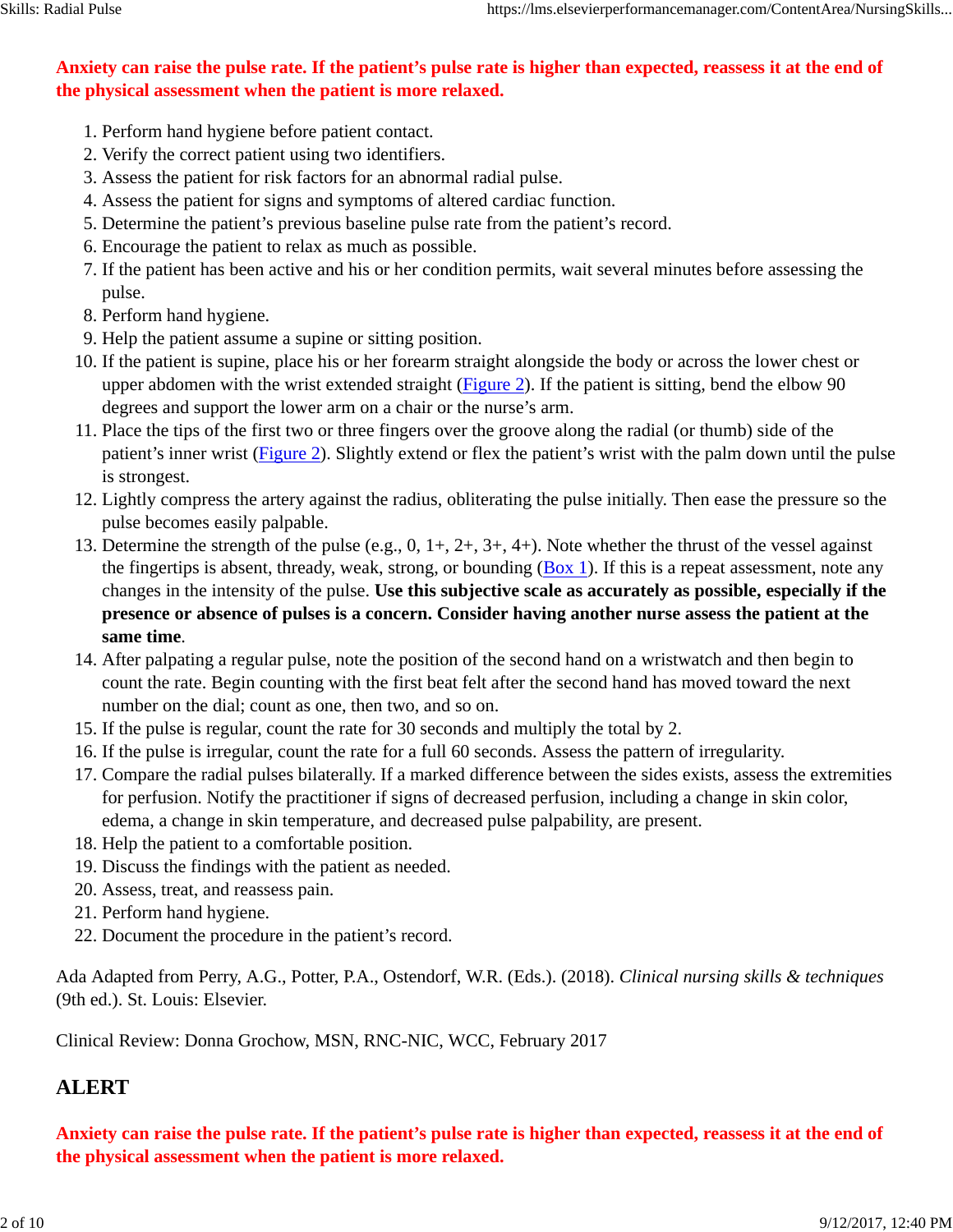# **OVERVIEW**

The pulse is the palpable throbbing of blood flow. Because of the force of the blood exiting the heart, aortic distention creates a pulse wave that travels rapidly toward the extremities. When the pulse wave reaches a peripheral artery, the nurse can feel it by lightly palpating the artery against underlying bone or muscle. The number of pulsing sensations occurring during 1 minute is the pulse rate per minute.

Assessing the patient's peripheral pulse sites offers valuable data for determining the integrity of the cardiovascular system. An abnormally slow, rapid, or irregular pulse may indicate the cardiovascular system's inability to deliver adequate blood to the body.

The pulse can be assessed using any major artery (Table 1), but the radial artery is the most commonly used (Figure 1). During cardiovascular collapse, the radial pulse may not be palpable because of decreased blood pressure and decreased perfusion to the distal arteries. In cases of suspected cardiovascular collapse, a more central site (e.g., carotid artery) should be used for pulse evaluation. A central pulse will be the last pulse present during cardiac arrest.

#### **SUPPLIES**

#### Click here for a list of supplies.

### **PATIENT AND FAMILY EDUCATION**

- Explain the equipment and the procedure to the patient and family.
- Teach a patient who takes prescribed cardiotonic or antiarrhythmic medications to assess the radial pulse to detect adverse effects.
- Teach a patient starting a prescribed exercise regimen how to monitor the radial pulse to determine his or her response to exercise.
- Encourage questions and answer them as they arise.

# **ASSESSMENT AND PREPARATION**

#### **Assessment**

- 1. Perform hand hygiene before patient contact.
- 2. Verify the correct patient using two identifiers.
- 3. Assess the patient for risk factors for an abnormal radial pulse.
	- a. Invasive cardiovascular diagnostic tests
	- b. Surgery of an extremity
	- c. Peripheral vascular disease
- 4. Assess the patient for signs and symptoms of altered cardiac function.
	- a. Dyspnea
	- b. Fatigue
	- c. Chest pain
	- d. Orthopnea
	- e. Syncope
	- f. Palpitations
	- g. Dependent edema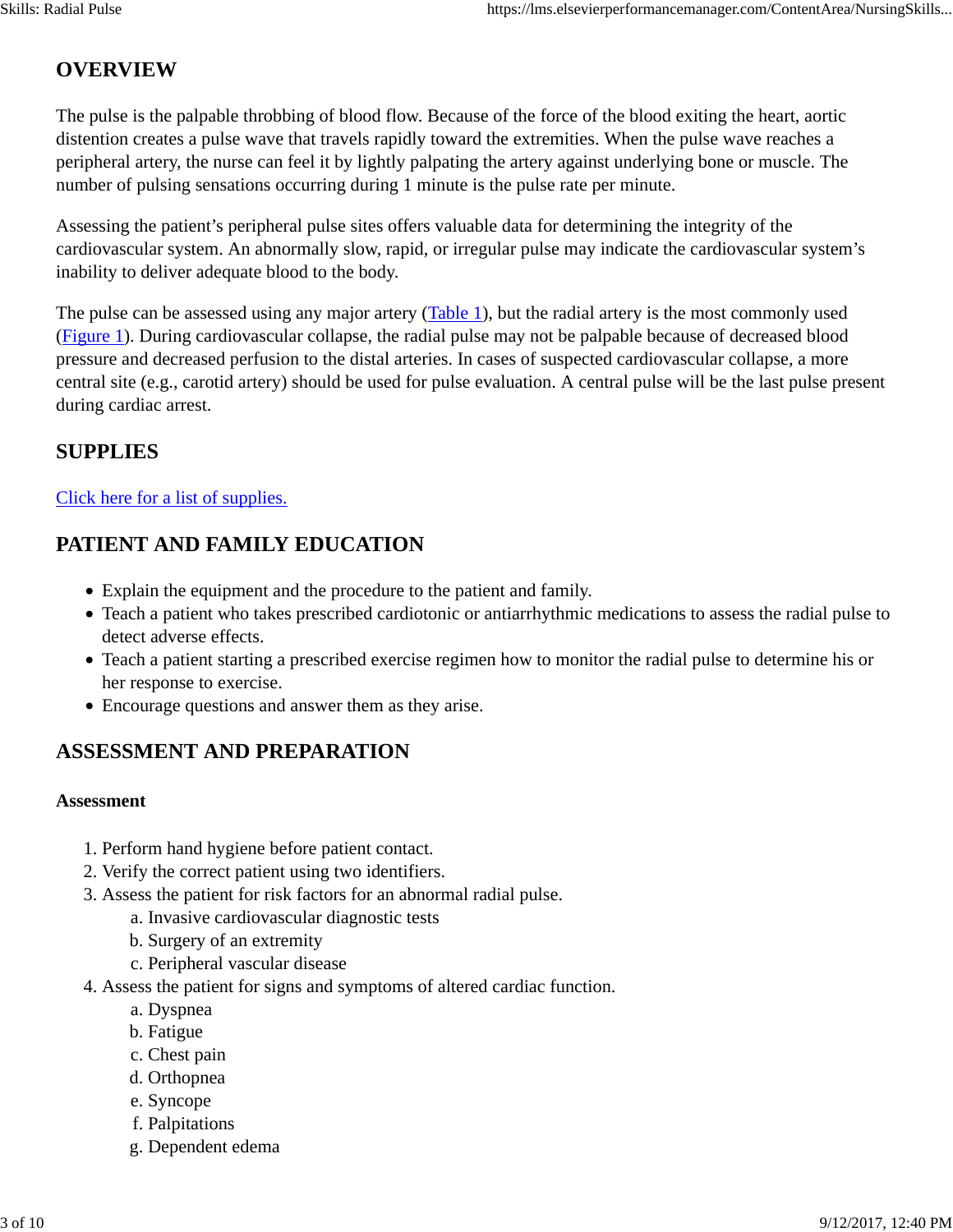h. Cyanosis or pallor

5. Determine the patient's previous baseline pulse rate from the patient's record.

#### **Preparation**

- 1. Encourage the patient to relax as much as possible.
- 2. If the patient has been active and his or her condition permits, wait several minutes before assessing the pulse.

#### **PROCEDURE**

- 1. Perform hand hygiene.
- 2. Verify the correct patient using two identifiers.
- 3. Help the patient assume a supine or sitting position.
- 4. If the patient is supine, place his or her forearm straight alongside the body or across the lower chest or upper abdomen with the wrist extended straight (Figure 2). If the patient is sitting, bend the elbow 90 degrees and support the lower arm on a chair or the nurse's arm.
- 5. Place the tips of the first two or three fingers over the groove along the radial (or thumb) side of the patient's inner wrist (Figure 2). Slightly extend or flex the patient's wrist with the palm down until the pulse is strongest.

Rationale: The relaxed position of the lower arm and the extension of the wrist permit full exposure of the artery to palpation.

6. Lightly compress the artery against the radius, obliterating the pulse initially. Then ease the pressure so the pulse becomes easily palpable.

Rationale: Pulse assessment is more accurate when using moderate pressure. Too much pressure occludes the pulse, impairs blood flow, and may result in the nurse counting his or her own pulse rate.

7. Determine the strength of the pulse (e.g.,  $0, 1+, 2+, 3+, 4+$ ). Note whether the thrust of the vessel against the fingertips is absent, thready, weak, strong, or bounding (Box 1). If this is a repeat assessment, note any changes in the intensity of the pulse. $\frac{1}{2}$ 

Rationale: Strength reflects the volume of blood ejected against the arterial wall with each heart contraction. An accurate description of strength improves communication among nurses and other health care personnel.

#### **Use this subjective scale as accurately as possible, especially if the presence or absence of pulses is a concern. Consider having another nurse assess the patient at the same time.**

8. After palpating a regular pulse, note the position of the second hand on a wristwatch and then begin to count the rate. Begin counting with the first beat felt after the second hand has moved toward the next number on the dial; count as one, then two, and so on.

Rationale: The rate is determined accurately only after palpating the pulse. Timing begins with zero. The count of one is the first beat palpated after timing begins.

9. If the pulse is regular, count the rate for 30 seconds and multiply the total by 2.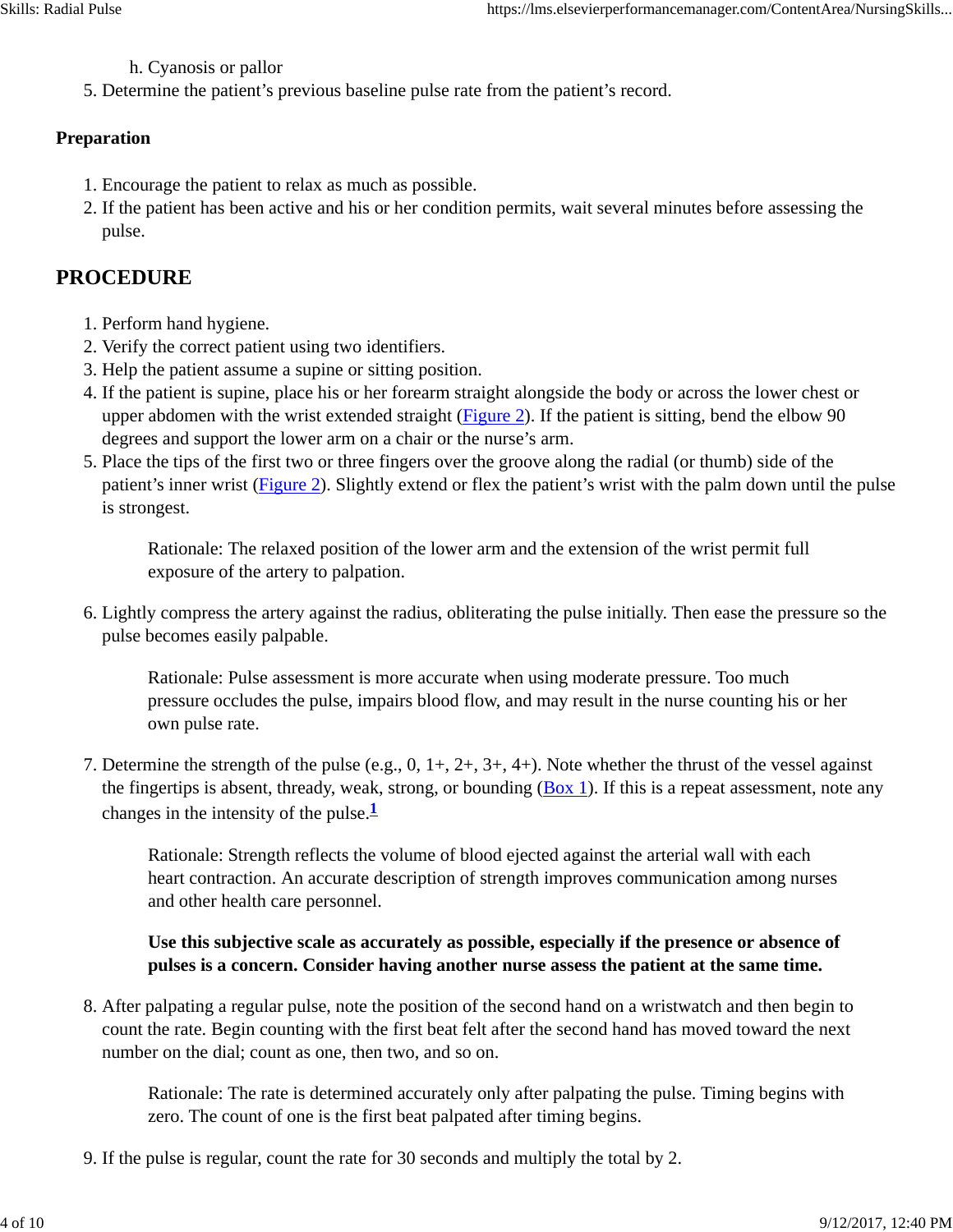10. If the pulse is irregular, count the rate for a full 60 seconds. Assess the pattern of irregularity.

Rationale: Inefficient contraction of the heart fails to transmit a pulse wave, resulting in an irregular pulse. A full minute assessment helps ensure an accurate estimate of beats per minute (bpm).

- 11. Compare the radial pulses bilaterally. If a marked difference between the sides exists, assess the extremities for perfusion. Notify the practitioner if signs of decreased perfusion, including a change in skin color, edema, a change in skin temperature, and decreased pulse palpability, are present.
- 12. Help the patient to a comfortable position.
- 13. Discuss the findings with the patient as needed.
- 14. Perform hand hygiene.
- 15. Document the procedure in the patient's record.

# **MONITORING AND CARE**

- 1. If assessing a patient's pulse for the first time, establish the radial pulse as baseline if it is within the acceptable range.
- 2. Compare the pulse rate and character with the patient's previous baseline and the acceptable range for the patient's age.
- 3. Assess, treat, and reassess pain.

### **EXPECTED OUTCOMES**

- Radial pulse is palpable and within normal range for the patient's age.
- Rhythm is regular.
- Radial pulse is strong, firm, and regular.

#### **UNEXPECTED OUTCOMES**

- Pulse is weak, difficult to palpate, or absent.
- Pulse rate for an adult is greater than 100 bpm (tachycardia).
- Pulse rate for an adult is less than 60 bpm (bradycardia).<sup>1</sup>
- Pulse is irregular.

#### **DOCUMENTATION**

- Pulse rate
- Pulse rates before and after administration of specific therapies
- Pulse strength
- Abnormal findings
- Patient and family education
- Unexpected outcomes and related nursing interventions
- Pain assessment and management

#### **PEDIATRIC CONSIDERATIONS**

An accurate radial pulse can be obtained in children older than 2 years of age.**<sup>2</sup>**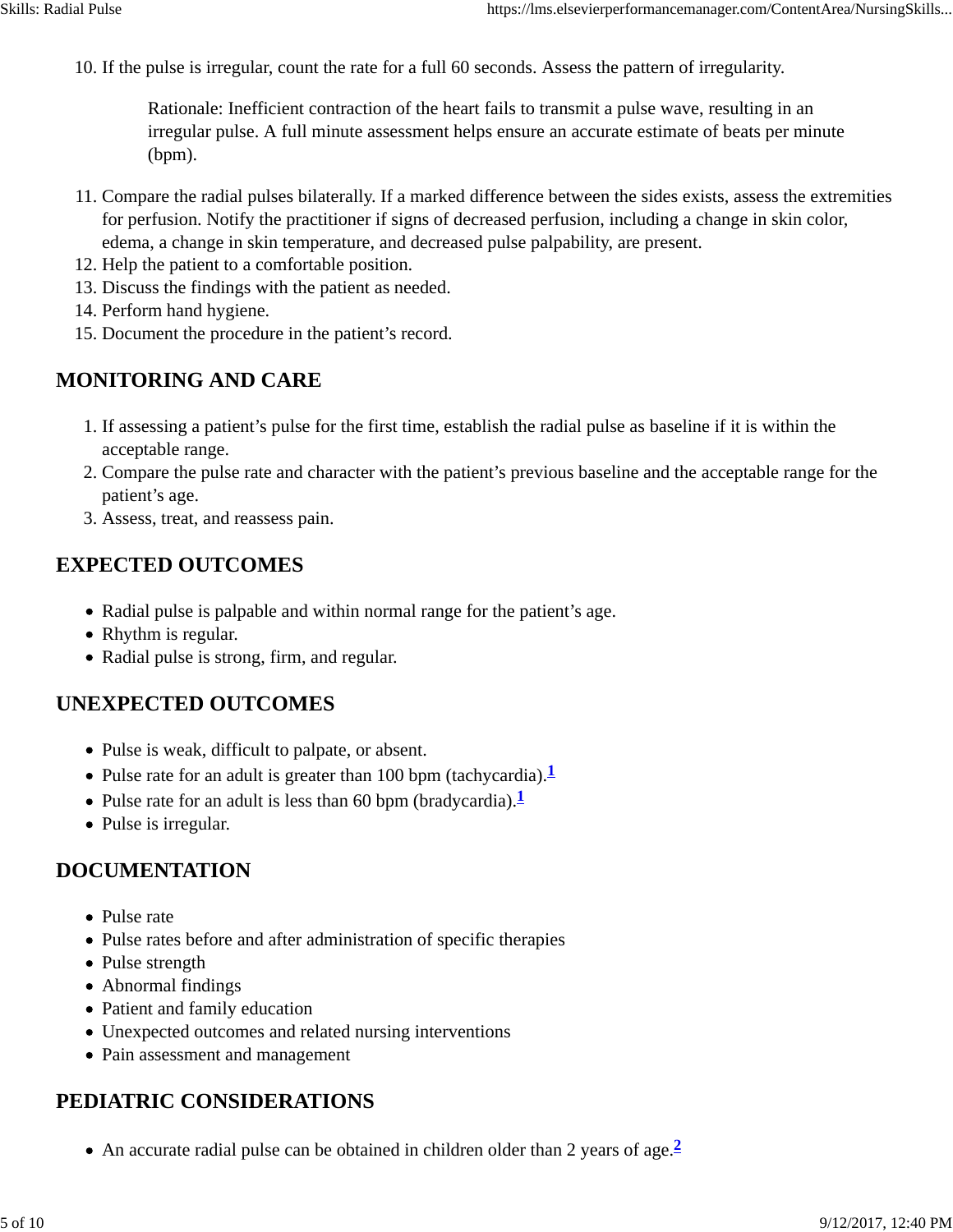- Children often have a sinus arrhythmia, which is an irregular heartbeat that speeds up with inspiration and slows down with expiration.
- Breath holding in a child affects the pulse rate.

# **GERONTOLOGICAL CONSIDERATIONS**

- Palpating the pulse of an older adult or obese patient can be difficult. A Doppler ultrasound stethoscope provides a more accurate reading.
- The arteries of an older adult often feel stiff and knotty because of decreased elasticity.
- In older adults, the heart rate takes longer to rise to meet sudden increased demands caused by stress, illness, or excitement. Once elevated, the pulse rate of an older adult takes longer to return to a normal resting rate. $\frac{1}{2}$

# **HOME CARE CONSIDERATIONS**

- If the patient will be required to take the pulse at home, begin training as soon possible. Have the patient give return demonstrations before discharge.
- Teach the patient and family the abnormal values that warrant practitioner notification.

# **REFERENCES**

Return to text

- 1. Ball, J.W. and others. (Eds.). (2015). Vital signs and pain assessment. In *Seidel's physical examination handbook* (8th ed., pp. 9-18). St. Louis: Mosby.
- 2. Hockenberry, M.J., Wilson, D. (Eds.). (2015). Communication, physical, and developmental assessment. In *Wong's nursing care of infants and children* (10th ed., pp. 91-151). St. Louis: Mosby.

# **ADDITIONAL READING**

American Heart Association (AHA). (2014). Bradycardia: Slow heart rate. Retrieved February 21, 2017, from http://www.heart.org/HEARTORG/Conditions/Arrhythmia/AboutArrhythmia/Bradycardia-Slow-Heart-Rate\_UCM\_302016\_Article.jsp

Adapted from Perry, A.G., Potter, P.A., Ostendorf, W.R. (Eds.). (2018). *Clinical nursing skills & techniques* (9th ed.). St. Louis: Elsevier.

#### Return to text

• Wristwatch with second hand or digital display

Click here to view: Video: Assessing Apical-Radial Pulse

Click here to view: Video: Assessing Radial Pulse

Click image(s) to enlarge

Table 1 Pulse Sites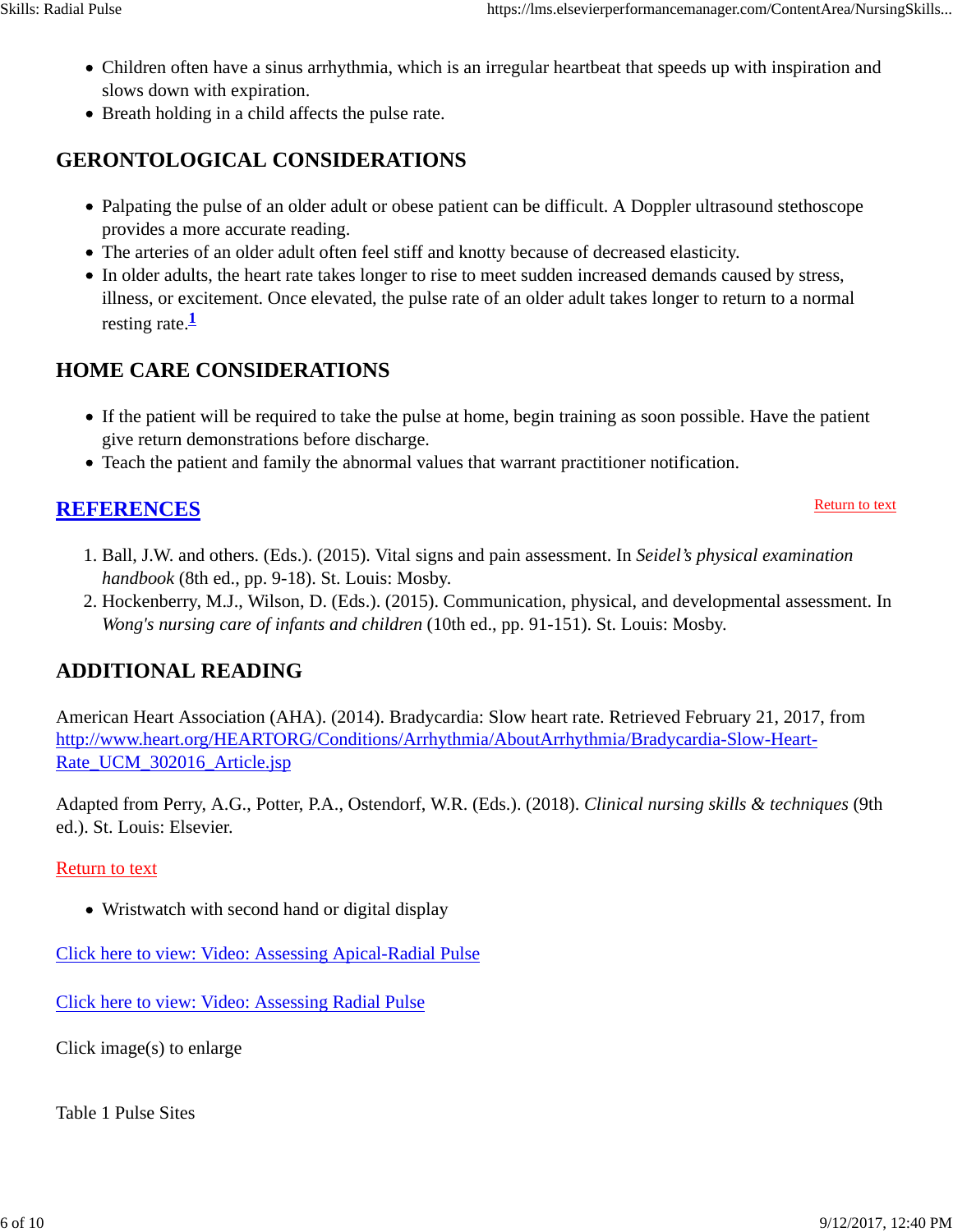| Table 1<br><b>Pulse Sites</b> |                                                                                                 |                                                                                                                                                                            |
|-------------------------------|-------------------------------------------------------------------------------------------------|----------------------------------------------------------------------------------------------------------------------------------------------------------------------------|
| Site                          | Location                                                                                        | <b>Rationale for Selection</b>                                                                                                                                             |
| Temporal                      | Over temporal bone of head, above<br>and lateral to eyebrow                                     | Easily accessible site to assess pulse in<br>children                                                                                                                      |
| Carotid                       | Along medial edge of<br>sternocleidomastoid muscle in neck                                      | Easily accessible site to assess character of<br>peripheral pulse; used during physiologic<br>shock or cardiac arrest when other sites<br>are not palpable                 |
| Apical                        | Fourth to fifth intercostal space at left<br>midclavicular line                                 | Site used to auscultate apical pulse                                                                                                                                       |
| Brachial                      | Groove between biceps and triceps<br>muscles at the antecubital fossa                           | Site used to auscultate upper-extremity<br>blood pressure and assess status of<br>circulation to lower arm                                                                 |
| Radial                        | Radial or thumb side of forearm at<br>wrist                                                     | Common site to assess character of<br>peripheral pulse; assesses status of<br>circulation to hand                                                                          |
| Ulnar                         | Ulnar side of forearm at wrist                                                                  | Site used to assess status of circulation to<br>ulnar side of hand; used to perform Allen's<br>test                                                                        |
| Femoral                       | Below inquinal ligament, midway<br>between symphysis pubis and<br>anterior superior iliac spine | Site used to assess character of pulse<br>during physiological shock or cardiac arrest<br>when other pulses are not palpable;<br>assesses status of circulation to the leg |
| Popliteal                     | Behind knee in popliteal fossa                                                                  | Site used to auscultate lower-extremity<br>blood pressure; assesses status of<br>circulation to lower leg                                                                  |
| Posterior tibial              | Inner side of each ankle, below<br>medial malleolus.                                            | Site used to assess status of circulation to<br>foot                                                                                                                       |
| Dorsalis pedis                | Along top of foot between extension<br>tendons of great and first toe                           | Site used to assess status of circulation to<br>foot                                                                                                                       |

(From Perry, A.G., Potter, P.A., Ostendorf, W.R. [Eds.]. [2018]. *Clinical nursing skills & techniques* [9th ed.]. St. Louis: Elsevier.)

#### Figure 1



Palpating the radial pulse. (From Perry, A.G., Potter, P.A., Ostendorf, W.R. [Eds.]. [2018]. *Clinical nursing skills & techniques* [9th ed.]. St. Louis: Elsevier.)

Figure 2



**A,** Pulse check with patient's forearm at side with wrist extended. **B,** Hand placement for pulse check. (From Perry, A.G., Potter, P.A., Ostendorf, W.R. [Eds.]. [2018]. *Clinical nursing skills & techniques* [9th ed.]. St. Louis: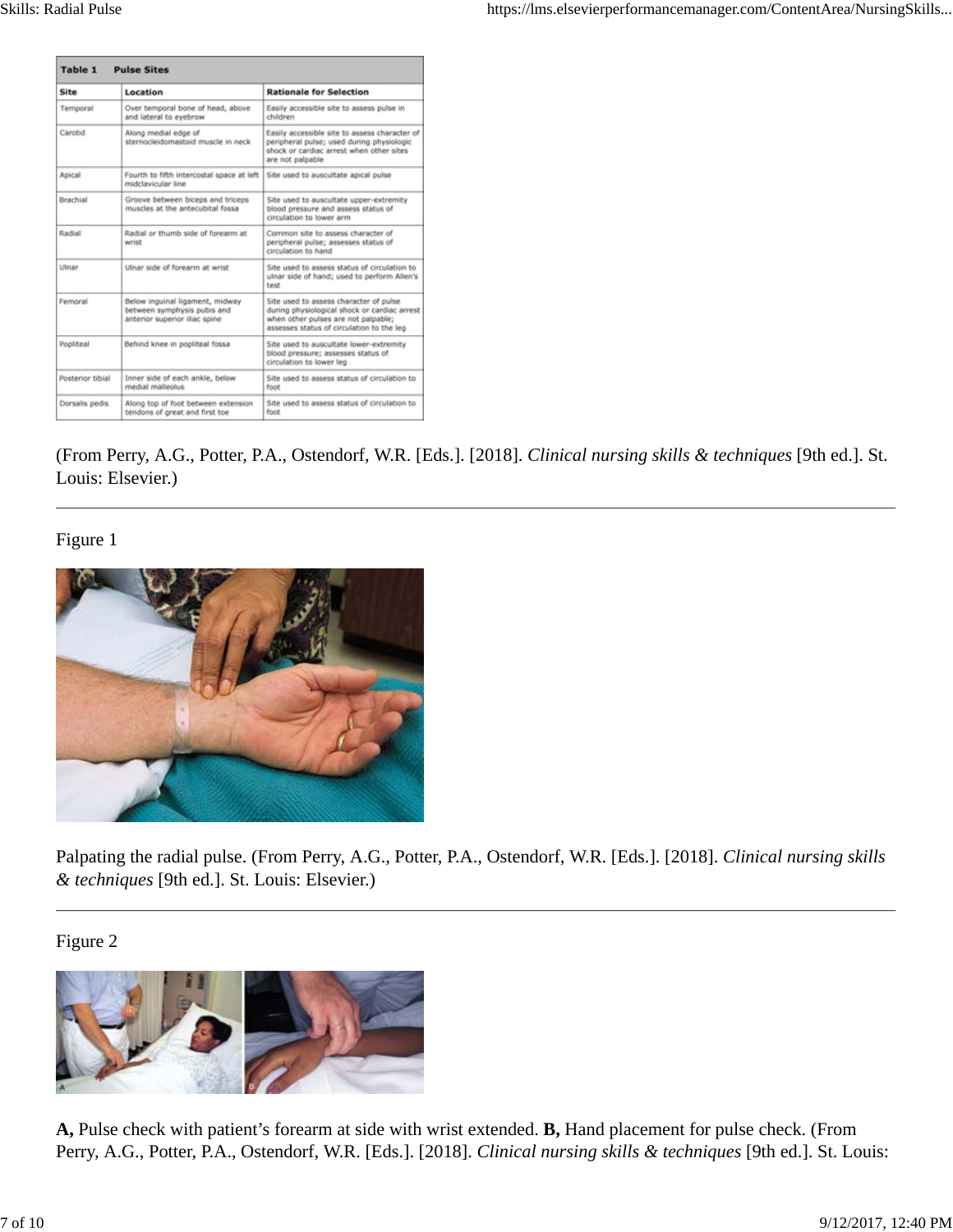Elsevier.)

Box 1 Example of the Amplitude of the Pulse on a Scale of 0 to 4

| Box 1                                                                                                                                                                   | <b>Example of the Amplitude of</b><br>the Pulse on a Scale of 0 to 4 |  |  |
|-------------------------------------------------------------------------------------------------------------------------------------------------------------------------|----------------------------------------------------------------------|--|--|
| $0 =$ Absent, not palpable<br>1 = Diminished, difficult to palpate, thready, weak<br>$2 =$ Expected, easy to palpate<br>$3$ = Full, increased<br>$4 =$ Bounding, strong |                                                                      |  |  |

Adapted from Ball, J.W. and others. (2015). Blood vessels. In *Seidel's guide to physical examination* (8th ed., pp. 332-349). St. Louis: Mosby.

 This test attempt will not be recorded. To receive credit for any test, you must complete it from your eLearning lesson plan.

#### **(Please select only one answer for each of the following questions)**

- 1. A patient scheduled for discharge in the morning is eager to go home and has been pacing around the medical-surgical unit for the last hour. Which of the following actions should the nurse take before assessing patient's pulse?
	- A. Assess the patient's temperature and respirations.
	- B. Have the patient sit and rest for several minutes.
	- $C. \quad \bullet \quad$  Give the patient pain medication.
	- D. Give the patient antianxiety medication.
- 2. A patient is sitting up in bed. The nurse has obtained a radial pulse in the patient's right arm. Which of the following interventions should the nurse perform next?
	- A.  $\circ$  Contact the practitioner immediately.
	- B. Assess the carotid pulse for a pulse deficit.
	- $C. \quad \bullet \quad$  Assess the pulse in the left arm.
	- D. Have the patient lie down.
- 3. The nurse knows that an assistant understands the proper technique for measuring the radial pulse when he or she takes which of the following actions?
	- A.  $\bullet$  Counts the pulse for 15 seconds and multiplies by 4.
	- B. Has the patient's arm elevated.
	- $C. \quad \bullet$  Helps the patient to a supine or sitting position.
	- D. Applies significant pressure to the pulse site.
- Which of the following statements describes the correct method of assessing a radial pulse in a patient who 4. has an irregular pulse?
	- A. Count the rate for a full 60 seconds.
	- B. Count the rate for 15 seconds and multiply by four.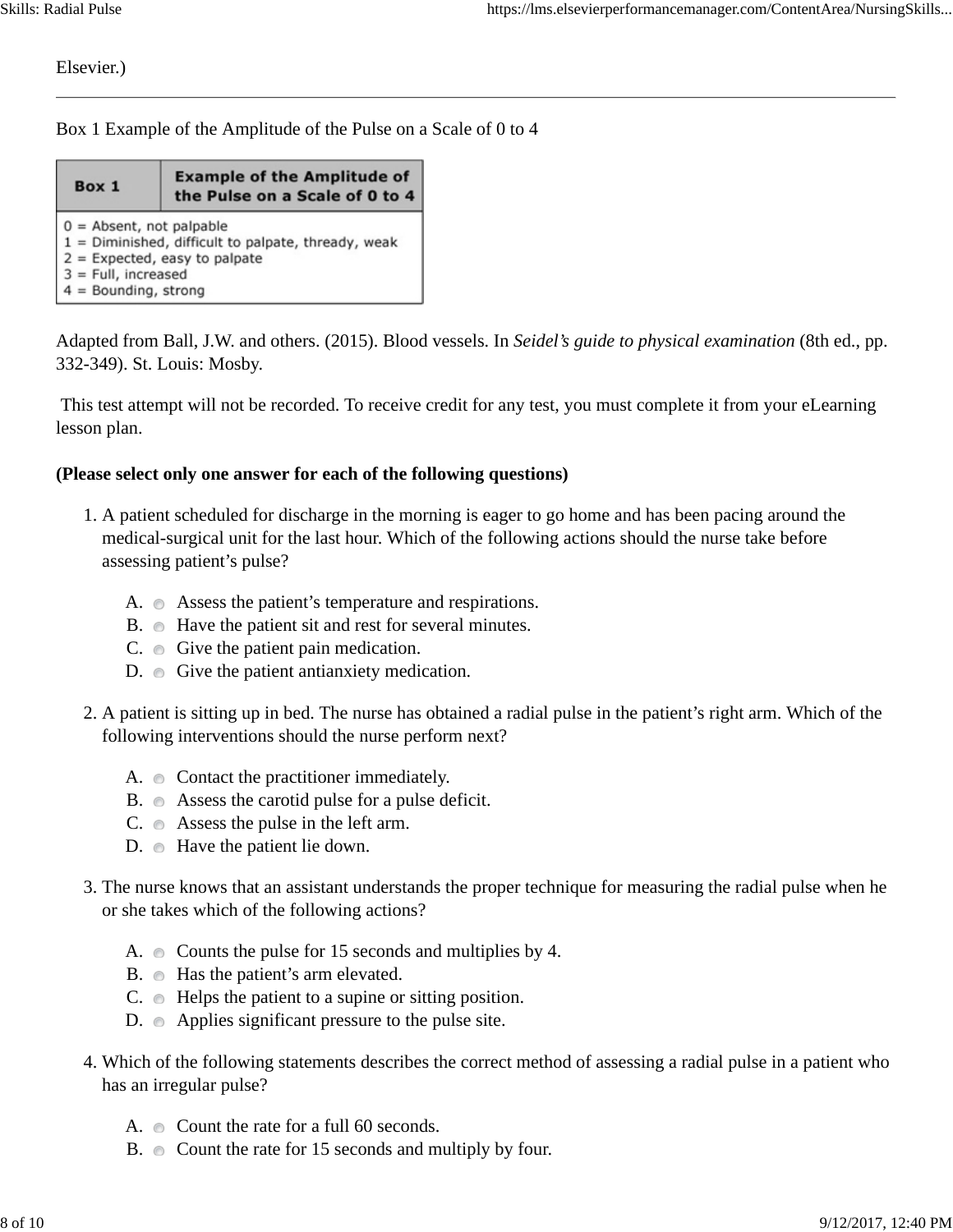- $C. \quad \bullet \quad$  Count the rate for 30 seconds and multiply by two.
- D. Count the rate for 2 minutes.
- 5. A nurse is taking the radial pulse of a 26-month-old child who has been crying and holding her breath. The nurse knows that the child's actions can cause which of the following?
	- A.  $\circ$  A serious arrhythmia that needs immediate attention
	- B. An irregular heart rhythm, which is not uncommon in young children
	- $C. \bullet A$  totally normal rhythm that is no cause for alarm
	- D.  $\bullet$  Atrial fibrillation that puts the child at risk of a stroke
- 6. A patient is difficult to arouse, and the nurse is unable to obtain a radial pulse. After observing deep and regular breathing, the nurse should take which of the following actions?
	- A.  $\circ$  Call the practitioner.
	- B.  $\bullet$  Check the ulnar pulse.
	- $C. \quad \bullet \quad$  Check the carotid pulse.
	- D.  $\bullet$  Check the temporal pulse.

Complete the Test

Sorry, the test is not available to print.

 $S = S$ atisfactory | U = Unsatisfactory | NP = Not Performed

**S U NP Comments**

Performed hand hygiene before patient contact.

Verified the correct patient using two identifiers.

Assessed the patient for risk factors for an abnormal radial pulse.

Assessed the patient for signs and symptoms of altered cardiac function.

Determined the patient's previous baseline pulse rate from the patient's record.

Encouraged the patient to relax as much as possible.

If the patient had been active and his or her condition permitted, waited several minutes before assessing the pulse.

Performed hand hygiene.

Helped the patient assume a supine or sitting position.

If the patient was supine, placed his or her forearm straight alongside the body or across the lower chest or upper abdomen with the wrist extended straight. If the patient was sitting, bent the elbow 90 degrees and supported the lower arm on a chair or the nurse's arm.

Placed the tips of the first two or three fingers over the groove along the radial (or thumb) side of the patient's inner wrist. Slightly extended or flexed the patient's wrist with the palm down until the pulse was strongest.

Lightly compressed the artery against the radius, obliterating the pulse initially. Then eased the pressure so the pulse became easily palpable.

Determined the strength of the pulse (e.g.,  $0, 1+, 2+, 3+, 4+$ ). Noted whether the thrust of the vessel against the fingertips was absent, thready, weak, strong, or bounding. If this was a repeat assessment, noted any changes in the intensity of the pulse.